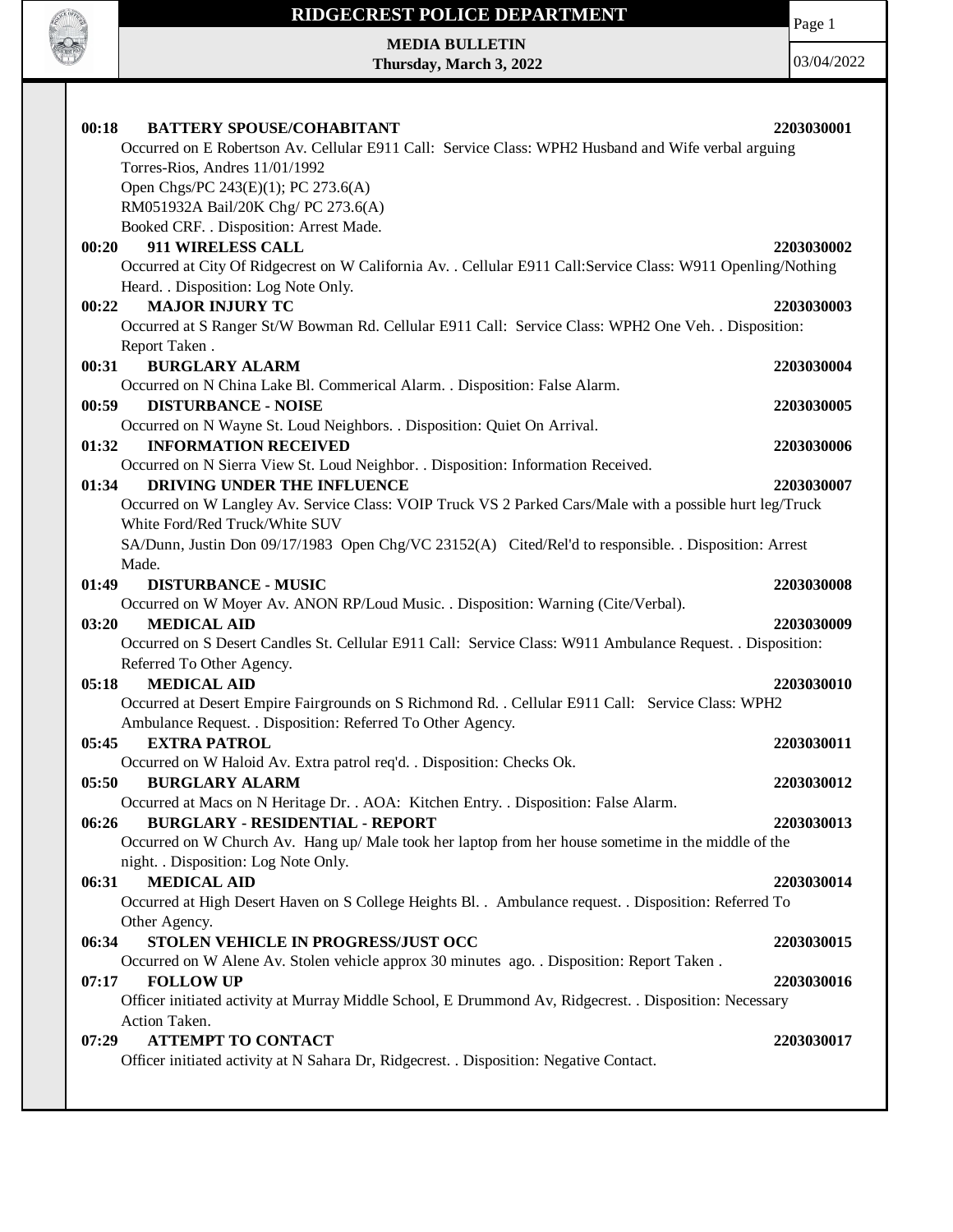

Page 2

**MEDIA BULLETIN Thursday, March 3, 2022**

| <b>TRAFFIC STOP</b><br>07:31                                                                                                      | 2203030018 |
|-----------------------------------------------------------------------------------------------------------------------------------|------------|
| Officer initiated activity at N Alvord St, Ridgecrest. (Hundred block.). . Disposition: Warning (Cite/Verbal).<br><b>ACO CALL</b> |            |
| 07:46<br>Occurred on W Argus Av. Dead cat. . Disposition: Log Note Only.                                                          | 2203030019 |
| <b>RMC VIOLATION</b><br>07:51                                                                                                     | 2203030020 |
| Occurred at S Silver Ridge St/E Benson Av. BMA/wearing a blue jumpsuit and driving a white van/rp states                          |            |
| the subject is going through peoples trash cans and taking items, including mail. . Disposition: Warning                          |            |
| (Cite/Verbal).                                                                                                                    |            |
| 07:59<br><b>ATTEMPT TO CONTACT</b>                                                                                                | 2203030021 |
| Officer initiated activity at N Oasis Dr, Ridgecrest. . Disposition: Information Provided.                                        |            |
| <b>DISTURBANCE - JUVENILES</b><br>08:29                                                                                           | 2203030022 |
| Officer initiated activity at S Springside St, Ridgecrest. Students fighting on a bus. . Disposition: Warning                     |            |
| (Cite/Verbal).                                                                                                                    |            |
| 08:43<br><b>CONTACT CITIZEN</b>                                                                                                   | 2203030023 |
| Officer initiated activity at Mesquite High School, W Drummond Av, Ridgecrest. . Disposition: Information                         |            |
| Provided.                                                                                                                         |            |
| <b>ABANDONED VEHICLE</b><br>08:48                                                                                                 | 2203030024 |
| Occurred on S Glen Ct. Navy blue/4 door/mini SUV/vehicle has damage to the front /been parked across the                          |            |
| street for 3 weeks. . Disposition: Necessary Action Taken.                                                                        |            |
| <b>CONTACT CITIZEN</b><br>08:48                                                                                                   | 2203030025 |
| Occurred on W Alene Av. Rp states she located her vehicle and it is now at her house. . Disposition: Follow<br>Up Completed.      |            |
| 09:12<br>POSITIVE CITIZEN CONTACT                                                                                                 | 2203030026 |
| Officer initiated activity at Pierce Elementary School, N Gold Canyon Dr, Ridgecrest. . Disposition: Necessary                    |            |
| Action Taken.                                                                                                                     |            |
| 09:48<br><b>ATTEMPT TO CONTACT</b>                                                                                                | 2203030027 |
| Officer initiated activity at W Bennett Av, Ridgecrest. . Disposition: Negative Contact.                                          |            |
| 09:51<br>POSITIVE CITIZEN CONTACT                                                                                                 | 2203030028 |
| Officer initiated activity at James Monroe Middle School, W Church Av, Ridgecrest. . Disposition: Necessary                       |            |
| Action Taken.                                                                                                                     |            |
| <b>H&amp;S VIOLATION</b><br>09:54                                                                                                 | 2203030029 |
| Occurred at W Coso Av/N Inyo St. NEEDLE LOCATED IN DIRT AREA. . Disposition: Necessary Action                                     |            |
| Taken.                                                                                                                            |            |
| 10:08<br><b>FOLLOW UP</b>                                                                                                         | 2203030030 |
| Occurred at City Of Ridgecrest on W California Av. . WOULD LIKE TO SPEAK WITH OFFICER RE: VIA 21. .                               |            |
| Disposition: Information Provided.                                                                                                |            |
| <b>BATTERY REPORT</b><br>10:16                                                                                                    | 2203030031 |
| Occurred at Ridgecrest Regional Hospital on N China Lake Bl. . WAITING ROOM. . Disposition: Information<br>Received.              |            |
| 10:19<br><b>H&amp;S VIOLATION</b>                                                                                                 | 2203030032 |
| Officer initiated activity at James Monroe Middle School, W Church Av, Ridgecrest. . Disposition: Necessary                       |            |
| Action Taken.                                                                                                                     |            |
| <b>CONTACT CITIZEN</b><br>10:26                                                                                                   | 2203030033 |
| Occurred on W Panamint Av. (Hundred block.) rp would like us to contact a subject regarding a case                                |            |
| Disposition: Negative Contact.                                                                                                    |            |
| <b>SUSPICIOUS CIRCUMSTANCES</b><br>10:28                                                                                          | 2203030034 |
| Officer initiated activity at Gateway Elementary School, S Gateway Bl, Ridgecrest. Report of a drone over the                     |            |
| school. . Disposition: Gone Prior to Arrival.                                                                                     |            |
|                                                                                                                                   |            |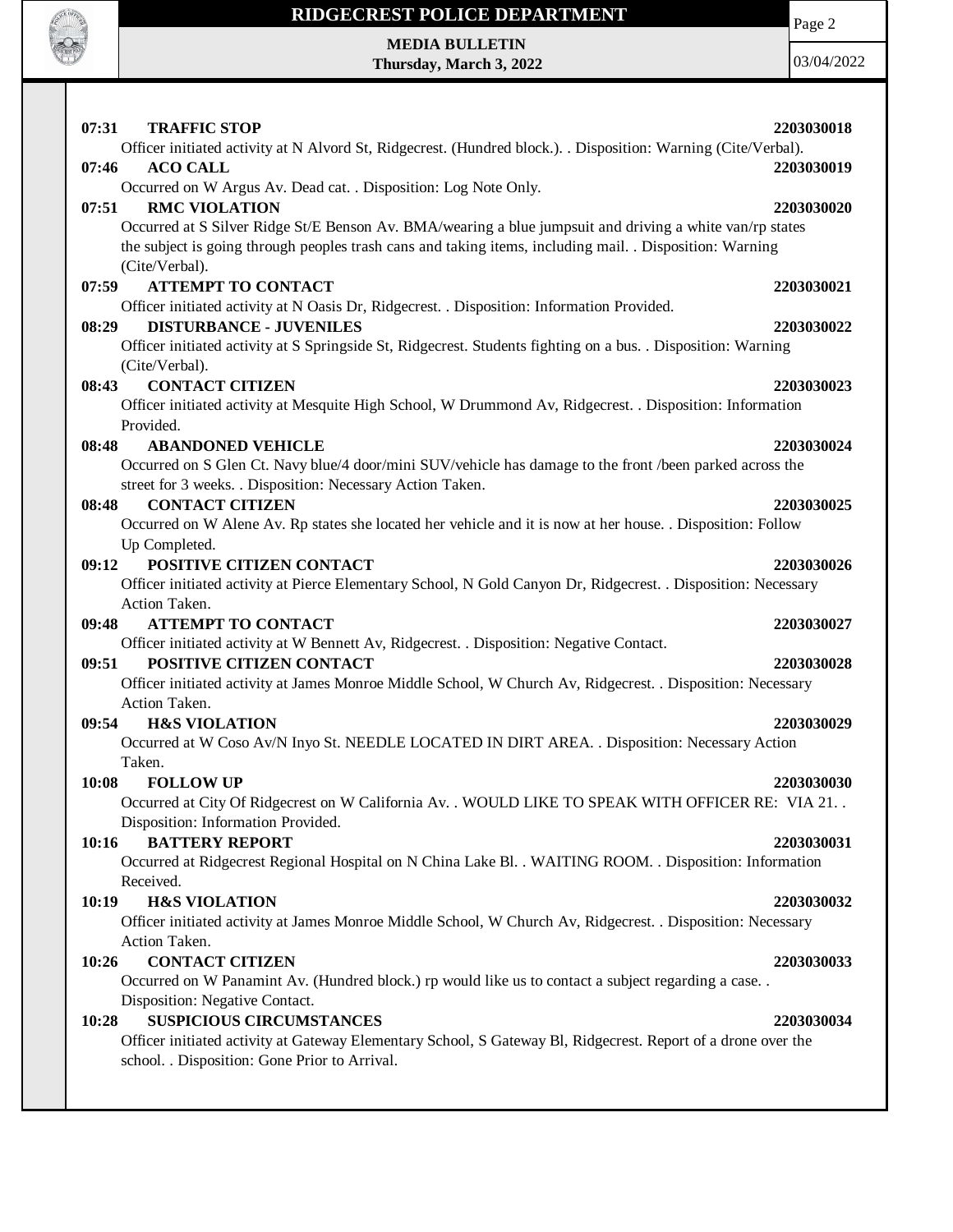

Page 3

**MEDIA BULLETIN Thursday, March 3, 2022**

| 10:34<br><b>TRAFFIC STOP</b><br>2203030035                                                                    |  |
|---------------------------------------------------------------------------------------------------------------|--|
| Officer initiated activity at N Wayne St/W Reeves Av, Ridgecrest. . Disposition: Warning (Cite/Verbal).       |  |
| <b>WELFARE CHECK</b><br>10:36<br>2203030036                                                                   |  |
| Occurred on W Church Av. RP is requesting a well check on. . Disposition: Checks Ok.                          |  |
| <b>CONTACT CITIZEN</b><br>2203030037<br>10:44                                                                 |  |
| Occurred at City Of Ridgecrest on W California Av. . Via 21. . Disposition: Report Taken.                     |  |
| <b>CONTACT CITIZEN</b><br>10:46<br>2203030038                                                                 |  |
| Occurred at City Of Ridgecrest on W California Av. . CALL RP/has questions regarding laws for adults on       |  |
| bicycles. . Disposition: Information Provided.                                                                |  |
| <b>DOMESTIC DISTURBANCE</b><br>10:48<br>2203030039                                                            |  |
| Occurred on W Graaf Av. RP states his girlfriend threatened to pull a knife on him and slash his tires then   |  |
| hung up after saying she was leaving. . Disposition: Unable To Locate.                                        |  |
| <b>CONTACT CITIZEN</b><br>10:49<br>2203030040                                                                 |  |
| Officer initiated activity at Murray Middle School, E Drummond Av, Ridgecrest. . Disposition: Information     |  |
| Provided.                                                                                                     |  |
| <b>COURTESY REPORT</b><br>10:58<br>2203030041                                                                 |  |
| Occurred at City Center Inn on S China Lake Bl. . Rp wants contact at the residence. . Disposition: Report    |  |
| Taken.                                                                                                        |  |
| <b>CONTACT CITIZEN</b><br>2203030042<br>11:03                                                                 |  |
| Occurred on W Wilson Av. CALL RP/states her couch was stolen and would like to file a report. . Disposition:  |  |
| Information Provided.<br>2203030043                                                                           |  |
| POSITIVE CITIZEN CONTACT<br>11:06                                                                             |  |
| Officer initiated activity at Murray Middle School, E Drummond Av, Ridgecrest. . Disposition: Necessary       |  |
| Action Taken.<br>11:15<br><b>INFORMATION RECEIVED</b><br>2203030044                                           |  |
| Occurred on W Coral Av. Info. . Disposition: Information Received.                                            |  |
| <b>CONTACT CITIZEN</b><br>11:31<br>2203030045                                                                 |  |
| Officer initiated activity at Burroughs High School, E French Av, Ridgecrest. . Disposition: Necessary Action |  |
| Taken.                                                                                                        |  |
| 2203030046<br>11:44<br>911 HANG UP                                                                            |  |
| Occurred at City Of Ridgecrest on W California Av. . Hang up, on call back male states accidental dial. .     |  |
| Disposition: Necessary Action Taken.                                                                          |  |
| RUNAWAY/OUT OF CONTROL JUVENILE<br>11:47<br>2203030047                                                        |  |
| Officer initiated activity at James Monroe Middle School, W Church Av, Ridgecrest. . Disposition: Necessary   |  |
| Action Taken.                                                                                                 |  |
| <b>HARASSMENT</b><br>11:48<br>2203030048                                                                      |  |
| Occurred at City Of Ridgecrest on W California Av. . RP wants contact via 21 regarding keeps texting her and  |  |
| won't stop. . Disposition: Negative Contact.                                                                  |  |
| PROBATION SEARCH<br>11:53<br>2203030049                                                                       |  |
| Officer initiated activity at W Moyer Av, Ridgecrest. . Disposition: Necessary Action Taken.                  |  |
| <b>HARASSMENT</b><br>12:01<br>2203030050                                                                      |  |
| Occurred at Albertson's #6376 on N Norma St. . RP STATES THAT A WFA HARRASSING AN EMPLOYEE.                   |  |
| CONSTANTLY LOOKING FOR EMPLOYEE AND NOW STARTING TO VERBALLY ABUSE OTHER STAFF.                               |  |
| NO LONGER ON SCENE BUT HAS COME IN TO STORE APPROX. 5 TIMES ALREADY. . Disposition:                           |  |
| Necessary Action Taken.                                                                                       |  |
| <b>DISTURBANCE - SUBJECT</b><br>2203030051<br>12:13                                                           |  |
| Occurred on N Norma St. WFA/gray/blonde hair/white/pants/. . Disposition: Necessary Action Taken.             |  |
|                                                                                                               |  |
|                                                                                                               |  |
|                                                                                                               |  |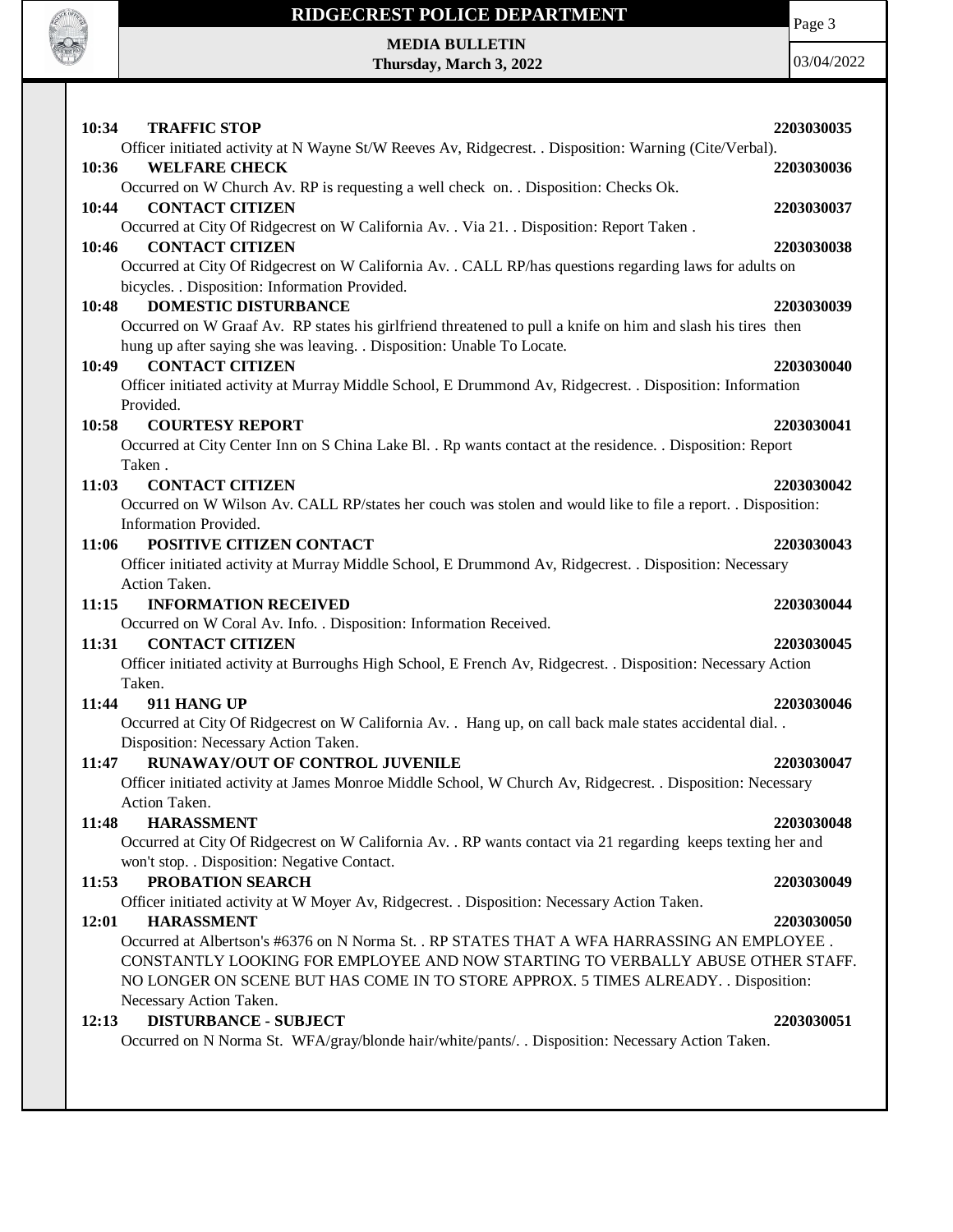



**RADIO DE LA CARDIO** 

**MEDIA BULLETIN Thursday, March 3, 2022**

| 12:18<br><b>CONTACT CITIZEN</b>                                                                                                                     | 2203030052 |
|-----------------------------------------------------------------------------------------------------------------------------------------------------|------------|
| Officer initiated activity at City Of Ridgecrest, W California Av, Ridgecrest. . Disposition: Information Provided.                                 |            |
| <b>ATTEMPT TO CONTACT</b><br>12:21                                                                                                                  | 2203030053 |
| Officer initiated activity at Larkspur Apartments, S Downs St, Ridgecrest. . Disposition: Necessary Action                                          |            |
| Taken.                                                                                                                                              |            |
| 12:29<br><b>BREAKING/REMOVING VEHICLE PARTS</b>                                                                                                     | 2203030054 |
| Occurred on N Inyo St. RP states her catalytic converter was stolen. . Disposition: Negative Contact.                                               |            |
| <b>ATTEMPT TO CONTACT</b><br>12:36                                                                                                                  | 2203030055 |
| Officer initiated activity at W Graaf Av, Ridgecrest. . Disposition: Negative Contact.                                                              |            |
| <b>MEDICAL AID</b><br>12:44                                                                                                                         | 2203030057 |
| Occurred on N Sanders St. Ambulance request. . Disposition: Referred To Other Agency.                                                               |            |
| <b>FOLLOW UP</b><br>12:49                                                                                                                           | 2203030058 |
| Occurred at John's Pizza Parlor on W Ridgecrest Bl. . Rp at the business waiting in the parking lot for an officer                                  |            |
| to go with her to an address to recover stolen items. . Disposition: Necessary Action Taken.                                                        |            |
| <b>ATTEMPT WARRANT SERVICE</b><br>12:49                                                                                                             | 2203030059 |
| Officer initiated activity at W Ridgecrest Bl, Kern County. . Disposition: Negative Contact.<br>POSSESS CONTROLLED SUBSTANCE PARAPHERNALIA<br>12:57 | 2203030060 |
| A<br>Officer initiated activity at Sands Mobile Home Park, W Ridgecrest Bl, Ridgecrest. SA/Doss, Angelique                                          |            |
| 02/10/1993 Open/11364HS                                                                                                                             |            |
| WNO/RM052260B Bail/54k Chg/11364 HS/148.9(a) PC/602(m) PC                                                                                           |            |
| WNO/RM053669A Bail/10k Chg/12500(a) VC                                                                                                              |            |
| Cited and released. . Disposition: Arrest Made.                                                                                                     |            |
| <b>WARRANT ARREST</b><br>13:11                                                                                                                      | 2203030061 |
| Officer initiated activity at W Ridgecrest Bl, Ridgecrest. SA/Hawkins, James Lee 06/12/1977                                                         |            |
| WNO/RM052390A Bail/12k Chg/243(a) PC/647(f) PC                                                                                                      |            |
| WNO/RM052624A Bail/12k Chg/273.6(a) PC                                                                                                              |            |
| Cited and released. . Disposition: Arrest Made.                                                                                                     |            |
| <b>MEDICAL AID</b><br>13:12                                                                                                                         | 2203030062 |
| Occurred on N Gold Canyon Dr. Ambulance request. . Disposition: Referred To Other Agency.                                                           |            |
| <b>ATTEMPT TO CONTACT</b><br>13:32                                                                                                                  | 2203030063 |
| Officer initiated activity at N Sanders St, Ridgecrest. . Disposition: Negative Contact.                                                            |            |
| 13:48<br><b>TRAFFIC STOP</b>                                                                                                                        | 2203030064 |
| Officer initiated activity at N Gold Canyon Dr, Ridgecrest. (Hundred block.). . Disposition: Warning                                                |            |
| (Cite/Verbal).                                                                                                                                      |            |
| POSSESS CONTROLLED SUBSTANCE PARAPHERNALIA<br>13:49<br>A                                                                                            | 2203030065 |
| Officer initiated activity at S Warner St, Ridgecrest. SA/Andekin, Dallas Shaine William 09/04/1986 Open                                            |            |
| Chg/11364 HS Cited and released to SBSO for warrants. . Disposition: Arrest Made.                                                                   |            |
| <b>H&amp;S VIOLATION</b><br>14:08                                                                                                                   | 2203030066 |
| Officer initiated activity at Burroughs High School, E French Av, Ridgecrest. . Disposition: Checks Ok.                                             |            |
| <b>FOLLOW UP</b><br>14:23                                                                                                                           | 2203030067 |
| Officer initiated activity at Murray Middle School, E Drummond Av, Ridgecrest. . Disposition: Follow Up                                             |            |
| Completed.                                                                                                                                          |            |
| 911 HANG UP<br>14:23                                                                                                                                | 2203030068 |
| Occurred at City Of Ridgecrest on W California Av. . Hang up, unable to call back. . Disposition: Necessary                                         |            |
| Action Taken.                                                                                                                                       |            |
| <b>CONTACT CITIZEN</b><br>14:34                                                                                                                     | 2203030069 |
| Occurred on W Church Av. RP requesting contact - says there people who keep getting on her property                                                 |            |
| Disposition: Information Received.                                                                                                                  |            |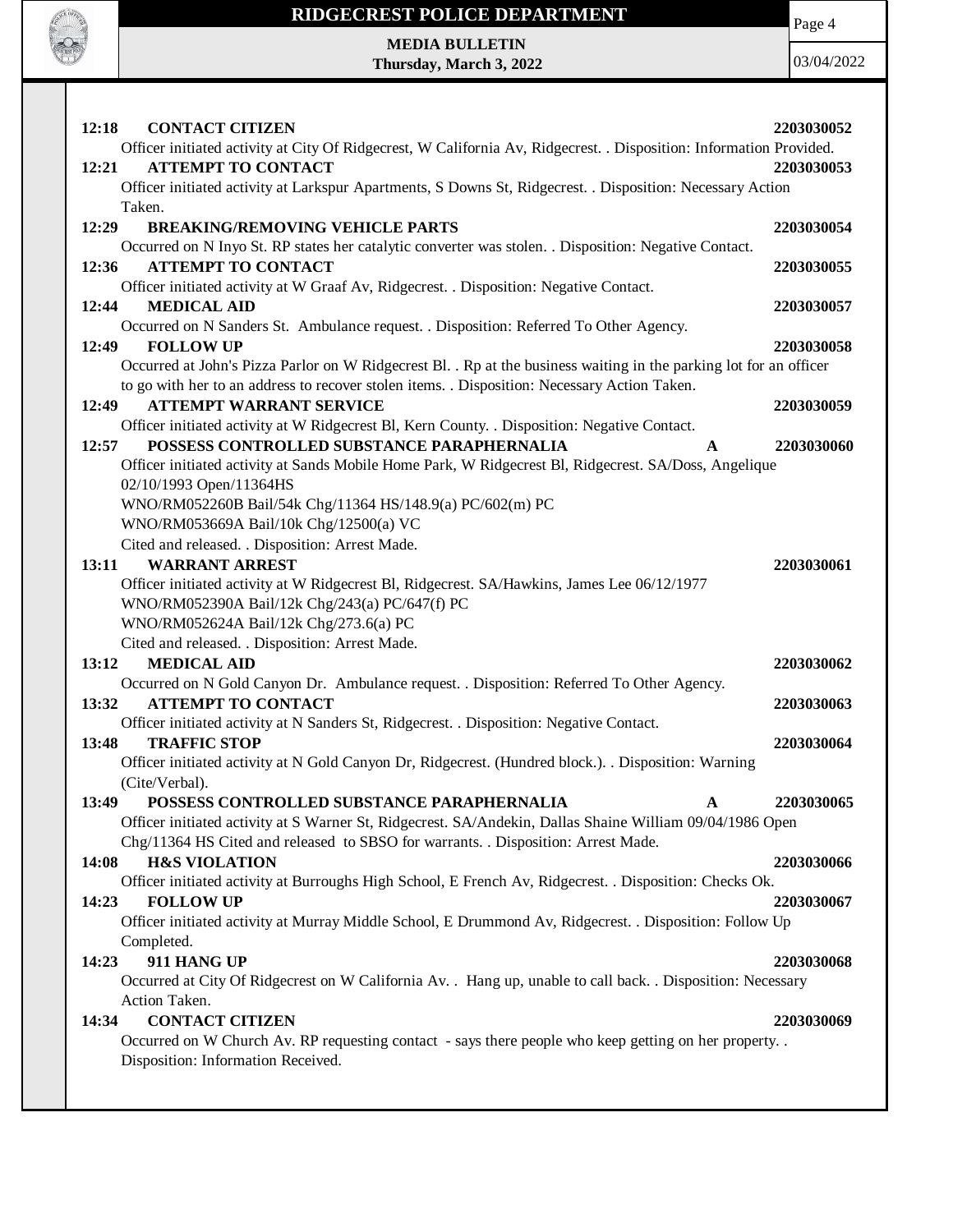

#### **MEDIA BULLETIN Thursday, March 3, 2022**

03/04/2022

Page 5

## **14:43 CONTACT CITIZEN 2203030070**

Occurred at James Monroe Middle School on W Church Av. . CALL RP/would like to speak to SRO about an incident that occurred at the school about 10 ago. . Disposition: Information Provided.

### **15:02 911 HANG UP 2203030071**

Occurred at City Of Ridgecrest on W California Av. . Hang up, on call back male advised accidental dial. . Disposition: Necessary Action Taken.

### **15:19 POSITIVE CITIZEN CONTACT 2203030072**

Officer initiated activity at Murray Middle School, E Drummond Av, Ridgecrest. . Disposition: Necessary Action Taken.

### **15:37 ACO CALL 2203030073**

Officer initiated activity at S Desert Candles St/E California Av, Ridgecrest. Loose dog. . Disposition: Animal Control Handled.

### **15:38 MEDICAL AID 2203030074**

Occurred on W Moyer Av. Ambulance request. . Disposition: Referred To Other Agency.

#### **15:39 911 HANG UP 2203030075**

Occurred on E Heatherglen Dr. Hang up, on call back female advised misdial. . Disposition: Necessary Action Taken.

### **16:16 VANDALISM REPORT 2203030076**

Occurred at Albertson's #6376 on N Norma St. . CUSTOMER CAME INTO THE STORE AND PEED ON MERCHANDISE/ BALD/TAN SHORTS/WHITE SOCK/BLACK LONG SLEEVE /RP STATES HE IS LEAVING THE PARKING LOT NOW AND THEY WOULD LIKE THE SUBJECT TRESPASSED. . Disposition: Warning (Cite/Verbal).

### **16:30 911 WIRELESS CALL 2203030077**

Occurred at City Of Ridgecrest on W California Av. . Rustling noises heard in background, no answer on call back. . Disposition: Necessary Action Taken.

### **16:36 CONTACT CITIZEN 2203030078**

Occurred on N China Lake Bl. CALL RP/has questions about an injury tc today that her son was involved in (veh vs ped)/Tc was not reported to us at the time as information was exchanged. . Disposition: Information Received.

### **16:48 STOLEN VEHICLE REPORT 2203030079**

| Occurred on W Church Av. RP STATES MOTORIZED BIKE WAS STOLEN FROM SHED ON PROPERTY -   |
|----------------------------------------------------------------------------------------|
| ORANGE WITH BBR RACING ENGINE BLANK - WITHIN LAST 48HRS. . Disposition: Log Note Only. |

### **16:52 VEHICLE RELEASE 2203030080**

Occurred at City Of Ridgecrest on W California Av. . . Disposition: Necessary Action Taken.

#### **17:01 INFORMATION RECEIVED 2203030081**

Occurred on W Moyer Av. Info. . Disposition: Information Received.

### **17:32 KEEP THE PEACE 2203030082**

Occurred on W Atkins Av. RP would like an officer over to the location to get his belongings - gray lifted truck ford f250. . Disposition: Peace Kept.

### **17:38 HIT AND RUN - NON INJURY 2203030083**

Occurred at N Norma St/W Drummond Av. RP states that an elderly woman hit her in her car and wouldn't stop. . Disposition: Cancelled by RP.

### **17:46 CONTACT CITIZEN 2203030084**

Occurred at City Of Ridgecrest on W California Av. . RP requesting to speak with P8. . Disposition: Information Received.

### **18:20 THEFT 2203030085**

Occurred on W Haloid Av. RP is out of town/Stated someone stole cameras off his house/4 in total/Happened within the last 24 hours. . Disposition: Information Provided.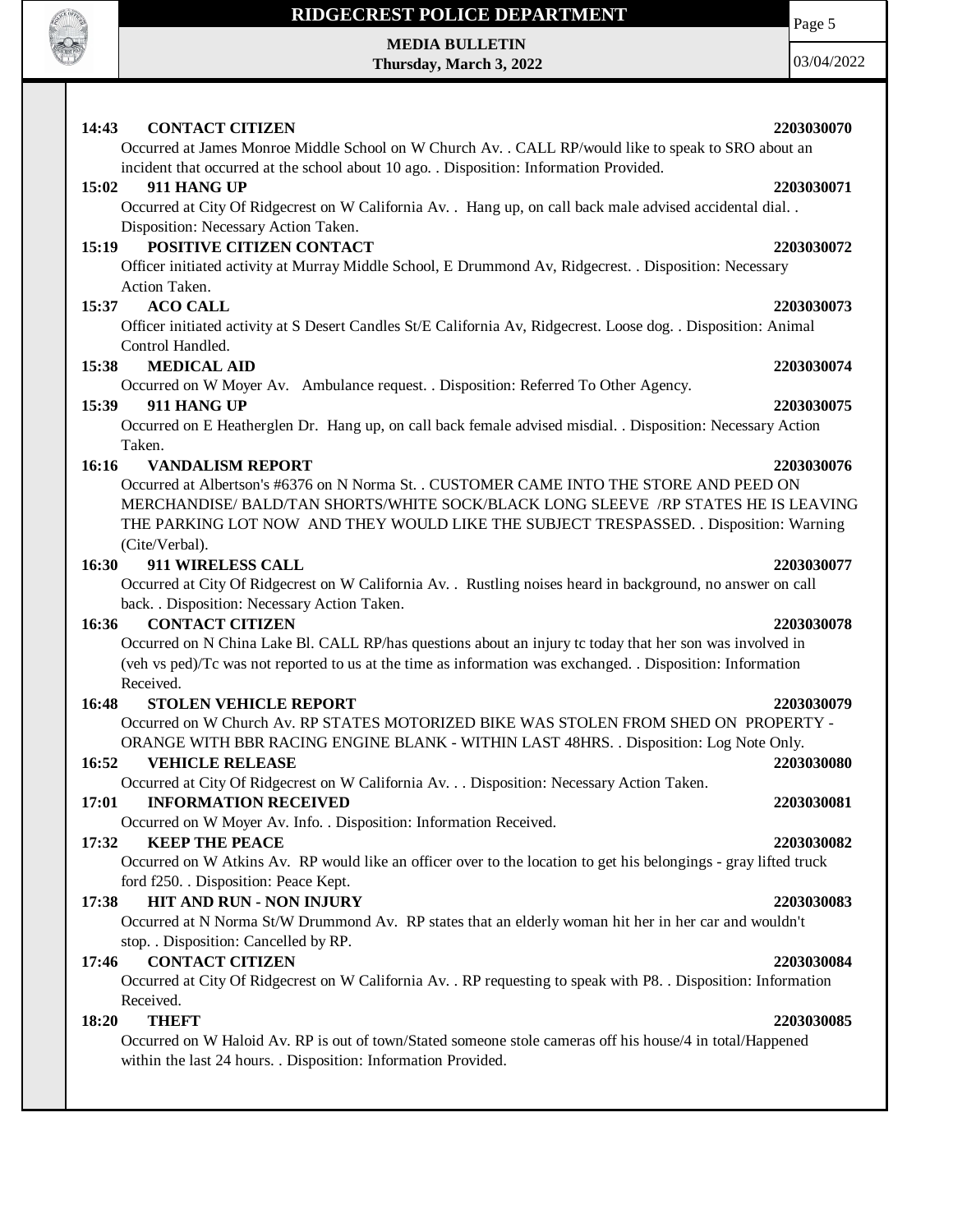

Page 6

**MEDIA BULLETIN Thursday, March 3, 2022**

| 18:40 | <b>MEDICAL AID</b>                                                                                                                                             | 2203030086 |
|-------|----------------------------------------------------------------------------------------------------------------------------------------------------------------|------------|
|       | Occurred on S Desert Candles St. . Disposition: Call Cancelled.                                                                                                |            |
| 18:44 | 911 HANG UP                                                                                                                                                    | 2203030087 |
|       | Occurred at City Of Ridgecrest on W California Av. . E911: hangup. . Disposition: Log Note Only.                                                               |            |
| 18:52 | <b>CONTACT CITIZEN</b>                                                                                                                                         | 2203030088 |
|       | Occurred at City Of Ridgecrest on W California Av. . Contact via 21. . Disposition: Information Received.                                                      |            |
| 18:58 | <b>MEDICAL AID</b>                                                                                                                                             | 2203030089 |
|       | Occurred on W Reeves Av. Medical Alarm. . Disposition: Referred To Other Agency.                                                                               |            |
| 19:02 | <b>DISTURBANCE - VERBAL</b>                                                                                                                                    | 2203030090 |
|       | Occurred at Murray Middle School on E Drummond Av. . Cellular E911 Call: Service Class: W911 Arguing<br>between Refs and teams fans. . Disposition: Checks Ok. |            |
| 19:05 | <b>FOLLOW UP</b>                                                                                                                                               | 2203030091 |
|       | Officer initiated activity at China Lake Trailer Park, W Moyer Av, Ridgecrest. . Disposition: Follow Up                                                        |            |
|       | Completed.                                                                                                                                                     |            |
| 19:06 | <b>CONTACT CITIZEN</b>                                                                                                                                         | 2203030092 |
|       | Occurred at City Of Ridgecrest on W California Av. . Via 21. . Disposition: Negative Contact.                                                                  |            |
| 19:18 | <b>FOLLOW UP</b>                                                                                                                                               | 2203030093 |
|       | Officer initiated activity at W Vicki Av, Ridgecrest. . Disposition: Follow Up Completed.                                                                      |            |
| 19:29 | <b>EXTRA PATROL</b>                                                                                                                                            | 2203030094 |
|       | Occurred on N Wayne St. ANON RP/Cars come and go throughout the night /Also stated loud music                                                                  |            |
|       | Disposition: Checks Ok.                                                                                                                                        |            |
| 19:31 | <b>THEFT</b>                                                                                                                                                   | 2203030095 |
|       | Occurred on E Robertson Av. Cellular E911 Call: Service Class: WPH2 RP stated people from LA stole stuff                                                       |            |
|       | from him. . Disposition: Negative Contact.                                                                                                                     |            |
| 19:33 | <b>FOLLOW UP</b>                                                                                                                                               | 2203030096 |
|       | Officer initiated activity at W Vulcan Av, Ridgecrest. . Disposition: Follow Up Completed.                                                                     |            |
| 19:37 | <b>OPEN DOOR/GATE</b>                                                                                                                                          | 2203030097 |
|       | Occurred on N Robalo St. RP stated door is wide open to apartment/No lights seen on the inside/RP said older                                                   |            |
|       | female lives there /RP is sitting out front in a old trail blazer. . Disposition: Checks Ok.                                                                   |            |
| 19:55 | <b>CONTACT CITIZEN</b>                                                                                                                                         | 2203030098 |
|       | Occurred at City Of Ridgecrest on W California Av. . Contact from P12. . Disposition: Information Received.                                                    |            |
| 20:15 | <b>UNWANTED SUBJECT</b>                                                                                                                                        | 2203030099 |
|       | Occurred on S Sanders St. Cellular E911 Call: Service Class: WPH2 RPs sister is on his porch /RP stated that                                                   |            |
|       | she is unwanted/Currently verbal/ UI. . Disposition: Gone Prior to Arrival.                                                                                    |            |
| 20:41 | <b>TRAFFIC STOP</b>                                                                                                                                            | 2203030100 |
|       | Officer initiated activity at N China Lake Bl, Ridgecrest. (Hundred block.). . Disposition: Warning (Cite/Verbal).                                             |            |
| 20:48 | 911 WIRELESS CALL                                                                                                                                              | 2203030101 |
|       | Occurred at City Of Ridgecrest on W California Av. . Cellular E911 Call: Service Class: W911 Open                                                              |            |
|       | line/Nothing heard. . Disposition: Log Note Only.                                                                                                              |            |
| 21:31 | <b>CONTACT CITIZEN</b>                                                                                                                                         | 2203030102 |
|       | Occurred at City Of Ridgecrest on W California Av. . Contact from S3 via 21. . Disposition: Information                                                        |            |
|       | Provided.                                                                                                                                                      |            |
| 21:32 | <b>MEDICAL AID</b>                                                                                                                                             | 2203030103 |
|       | Occurred on S Gemstone St. Cellular E911 Call: Service Class: WPH2 Ambulance Request. . Disposition:                                                           |            |
|       | Referred To Other Agency.<br>MISUSE OF 9-1-1                                                                                                                   |            |
| 21:37 | Occurred at Clarion on N China Lake Bl. . Service Class: VOIP Asking for WIFI Password. . Disposition: Log                                                     | 2203030104 |
|       | Note Only.                                                                                                                                                     |            |
|       |                                                                                                                                                                |            |
|       |                                                                                                                                                                |            |